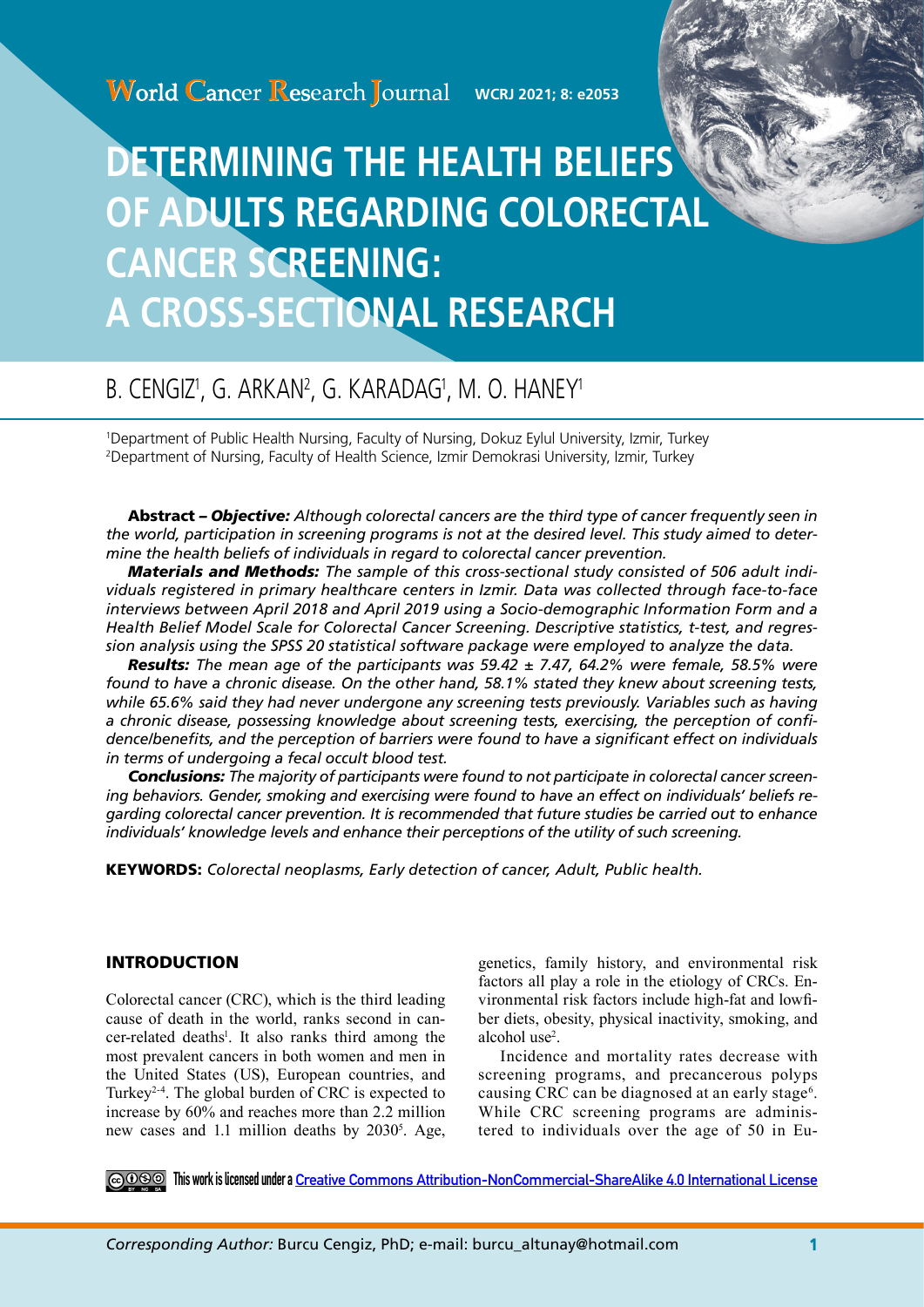# **World Cancer Research Journal**

ropean countries and the USA, they are carried out as a national-level, community-based service in Turkey that include a fecal occult blood test (FOBT) conducted once every two years and a colonoscopy conducted once every ten years for individuals between the ages of 50 and 70<sup>7</sup>. Individuals between the ages of 50-70 who are registered in Family Health Centers (FHC) are subjected to FOBT test every 2 years. This service is provided free of charge to individuals who are invited to the FHC for screening. In 2016, nearly one million individuals were screened for colorectal cancer in our country<sup>3</sup>. For CRC patients diagnosed at an early stage, the five year survival rate is 90%, but CRC is only be diagnosed at an early stage for 39% of patients<sup>2</sup>. According to the Centers for Disease Control and Prevention (CDC), the rate of individuals aged 50-75 who were screened for CRC in the USA increased from 67.4% in 2016 to 68.8% in 2018. However, CDC report 81% of individuals between the ages of 50 and 64 to not ever have had CRC screening yet<sup>8</sup>. Some studies conducted in our country report that knowledge levels of individuals 50 years and older regarding the screening and participation rates of screening programs are low  $(20.5\%; 13.8\%; 9.5\%)$ <sup>9-11</sup>.

The Health Belief Model (HBM) is used to explain health behaviors for cancer prevention. A lack of information/awareness/advice of health professionals, a fear of being diagnosed with cancer, difficulty in transportation, and financial barriers have all been cited as problems by studies investigating barriers individuals can face when participating in screening programs<sup>12,13</sup>. Besides, previous studies show that awareness and health beliefs play an important role in participation in CRC screening programs $12,14$ . This study aimed to determine the health beliefs of healthy adult individuals concerning participation in CRC screening programs.

### MATERIALS AND METHODS

#### *Research Questions*

- 1. What is the participation rate of individuals in CRC screening?
- 2. Is there a difference in the health beliefs of individuals based on their socio-demographic characteristics?
- 3. Do the socio-demographic characteristics of individuals affect their CRC screening behaviors?
- 4. Do the health beliefs of individuals affect their CRC screening behaviors?

## METHODS

#### *Design, setting, and sample of the study*

This cross-sectional study was carried out with individuals registered at 11 Family Health Centers (FHC) of the Provincial Health Directorate in the central county of Izmir province, the third-largest city in Turkey, between April 2018 and April 2019. The study population consisted of healthy individuals over 50 years of age living in Izmir. Since the number of individuals over the age of 50 who might visit FHCs within one month could not be predicted, the sample size was estimated using the sampling unknown universe method; accordingly, the sample size was determined to be at least 323 individuals considering a 0.05 standard error, 0.05 sampling error, and a 0.3 ratio of observations. The study included individuals who were over the age of 50, had no physical or mental disabilities, were literate and agreed to participate in the study. Individuals whose age range is not 50-70, having difficulty in communicating and illiterate were excluded from the study. On the other hand, individuals who quit the study of their own freewill or returned incomplete data forms were excluded from the study. After explaining the purpose of the study to each individual who came to FHC and complied with the criteria, forms were applied to the individuals who agreed to participate in the study. During the study, 630 individuals were interviewed. 120 of the individuals refused to participate in the study and 4 people were excluded from the study due to missing forms. Finally, the study was completed with 506 participants.

### *Data collection procedures and tools*

Data was collected via face-to-face interviews using a socio-demographic information form and the Health Belief Model Scale for Colorectal Cancer Screening. Each interview lasted an average of 20-25 minutes. While collecting data from the participants, an environment where their attention would not be distracted and their views were not interfered was created and the data were collected in a separate room. Before collecting the data, the participants were given detailed information about the research and the information about the context of the study was added to the top of the first page of the data collection form.

#### **Socio-demographic information form**

This form, consisting of 19 items regarding the descriptive characteristics of the individuals (e.g., age, gender, educational background, lifestyle habits, etc.), was developed by the researchers.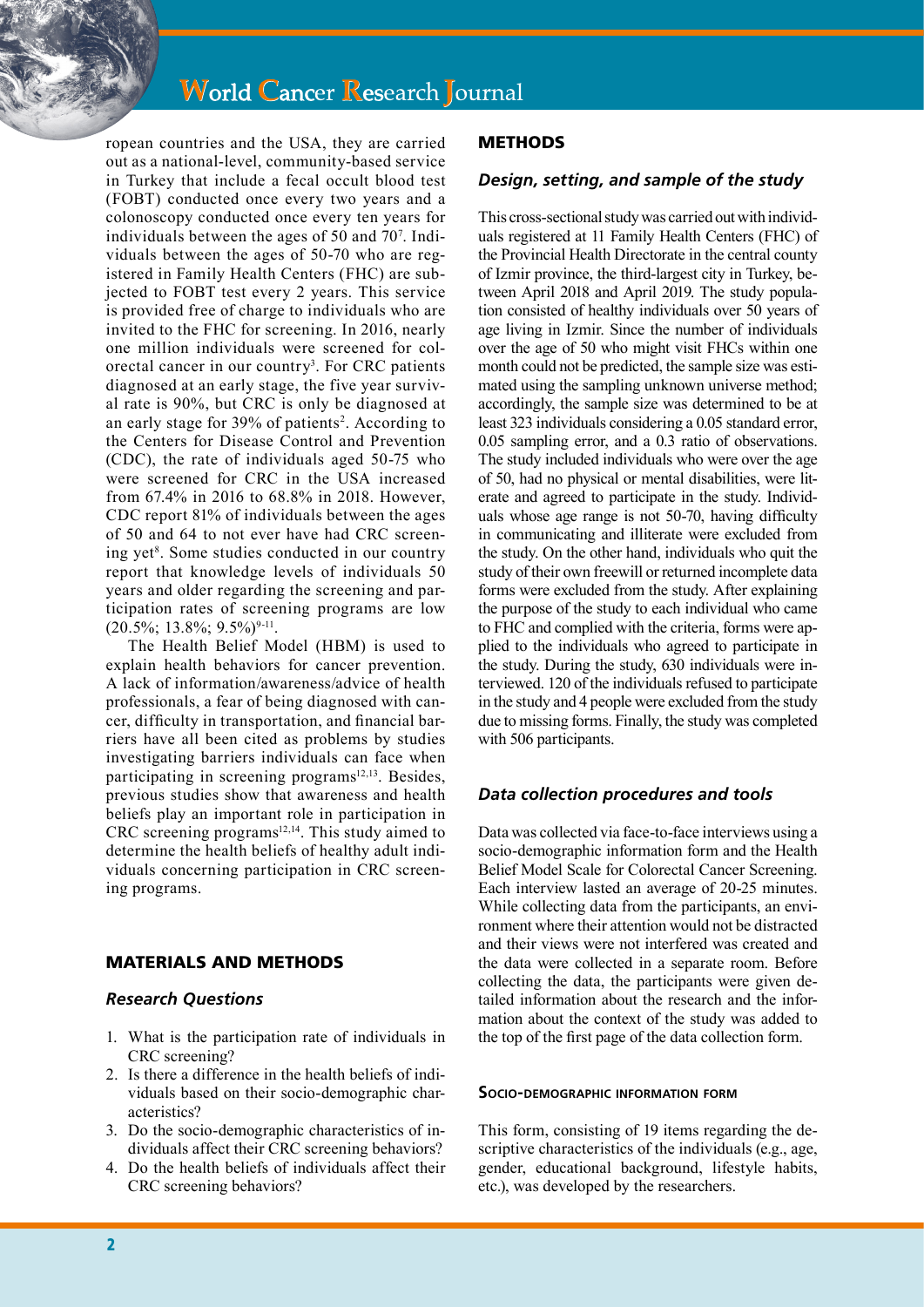#### **Health Belief Model Scale for Colorectal Cancer Screening**

This scale consists of 33 items. It was developed by Jacobs to measure individuals' susceptibility to CRC, their knowledge of the causes of the disease, actions that could be taken for its prevention, and their perception of the importance of the disease. A validity and reliability study of the Turkish version of the scale was conducted by Ozsoy et al<sup>15</sup>. The scale uses a 5-point Likert-type response format, and the subscales (perceived confidence-benefit, perceived severity, perceived barriers, perceived health motivation, and perceived susceptibility) are evaluated independently of each other; thus, there is no total score. Perceived susceptibility, defined as how vulnerable the person believes himself or herself to be to a given threat; perceived severity, defined as the person's interpretation of the degree of intensity of a disease, that is, the extent to which the person feels that the disease may make great demands on her or him or affect an individual's interpretation of obstacles preventing or controlling advance, access, or progress; perceived benefits, that is, a person's opinion of the effectiveness of some advised action to reduce the risk or seriousness of the impact; perceived barriers, a person's opinion of the concrete and psychological costs of this advised action; health motivation refers to a generalized state of intent that results in behaviors to maintain or improve health<sup>15</sup>. The response options for each item include: "5-Totally Agree; 4-Agree; 3-Slightly Agree; 2-Disagre; 1-Strongly Disagree''. There is no inverse scoring for this scale, and Cronbach's alpha coefficients for the subscales were calculated as 0.54 and 0.88 by Ozsoy et  $al<sup>15</sup>$ . In the present study, Cronbach's alpha coefficients for the scale were found to be between 0.46 and 0.96.

### *Statistical Analysis*

The following tests were used to analyze the data; descriptive statistics such as number, percentage, *t*-testing and comparison of beliefs in participation in screening behavior according to socio-demographic data. Regression analysis to understand the impact of sociodemographic features on screening behavior. In the data analysis, the bias that may ocur was removed by obtaining the opinions of a statistician other than the researchers.

#### *Ethical considerations*

Written permission was obtained from the Izmir Provincial Health Directorate (issue no: 77597247- 604.02). Ethics Committee Approval was obtained from the Dokuz Eylul University Non-Interventional Research Ethics Committee (issue no: 070 and date 12.04.2018). Also, each individual participating in the study was informed about aim of research via verbal and written explanations.

#### RESULTS

The mean age of the participants was  $59.42 \pm 7.47$ , 64.2% were female, 58.5% of the participants had a chronic disease, and 85.6% had no family history of colorectal cancer. Also, 70.4% of the participants reported they did not smoke, 85.6% did not use alcohol, and 71.5% did not exercise. On the other hand, 58.1% of the participants stated they knew CRC screening tests, and 42.1% said they learned about it from the FHC; however, 65.6% declared they had never had any screening tests done before. Of the participants who had previously undergone a screening test, 26.7% said they had a colonoscopy and 12.8% reported they had a FOBT (Table 1).

The subscale mean scores of the scale in this study were found as follows. The mean score obtained for the perception of the confidence/benefit subscale was  $25.33 \pm 13.12$  (min.-max:11.00-55.00). It was  $20.80 \pm 13.12$ 5.99 (min.-max:6.00-30.00) for the perception of susceptibility subscale,  $19.00 \pm 4.95$  (min.-max: $6.00 \text{-} 30.00$ ) for the perception of barriers subscale,  $13.81 \pm 3.66$ (min.-max:5.00-25.00; low score means higher perception of barrier) for the perception of health motivation subscale, and  $13.91 \pm 4.11$ (min.-max: 5.00-25.00) for the perception of severity subscale.

The mean scores of the male participants, obtained from the perceived susceptibility subscale, were significantly higher than those of the female participants ( $p < .05$ ). The mean scores of the participants who did not smoke, obtained from the perceived benefit subscale, were found to be significantly higher than of those who smoked. Also, the mean scores of the participants who did not exercise, obtained from the perceived health motivation subscale, were found to be significantly higher than the mean scores of those who exercised regularly. The mean scores of the participants who were not familiar with screening tests, obtained from the perceived benefit and health motivation subscales, were found to be significantly higher than of those who were familiar with the tests, whereas the mean scores for the perceived barriers and susceptibility subscales were significantly lower. On the other hand, the mean scores of the participants who had previously undergone screening tests, obtained from the perceived benefit subscale, were found to be statistically significantly lower than the scores of those who had not undergone any screening tests before ( $p < .05$ ), while the mean scores obtained from the perceived barriers subscale were found to be statistically significantly higher.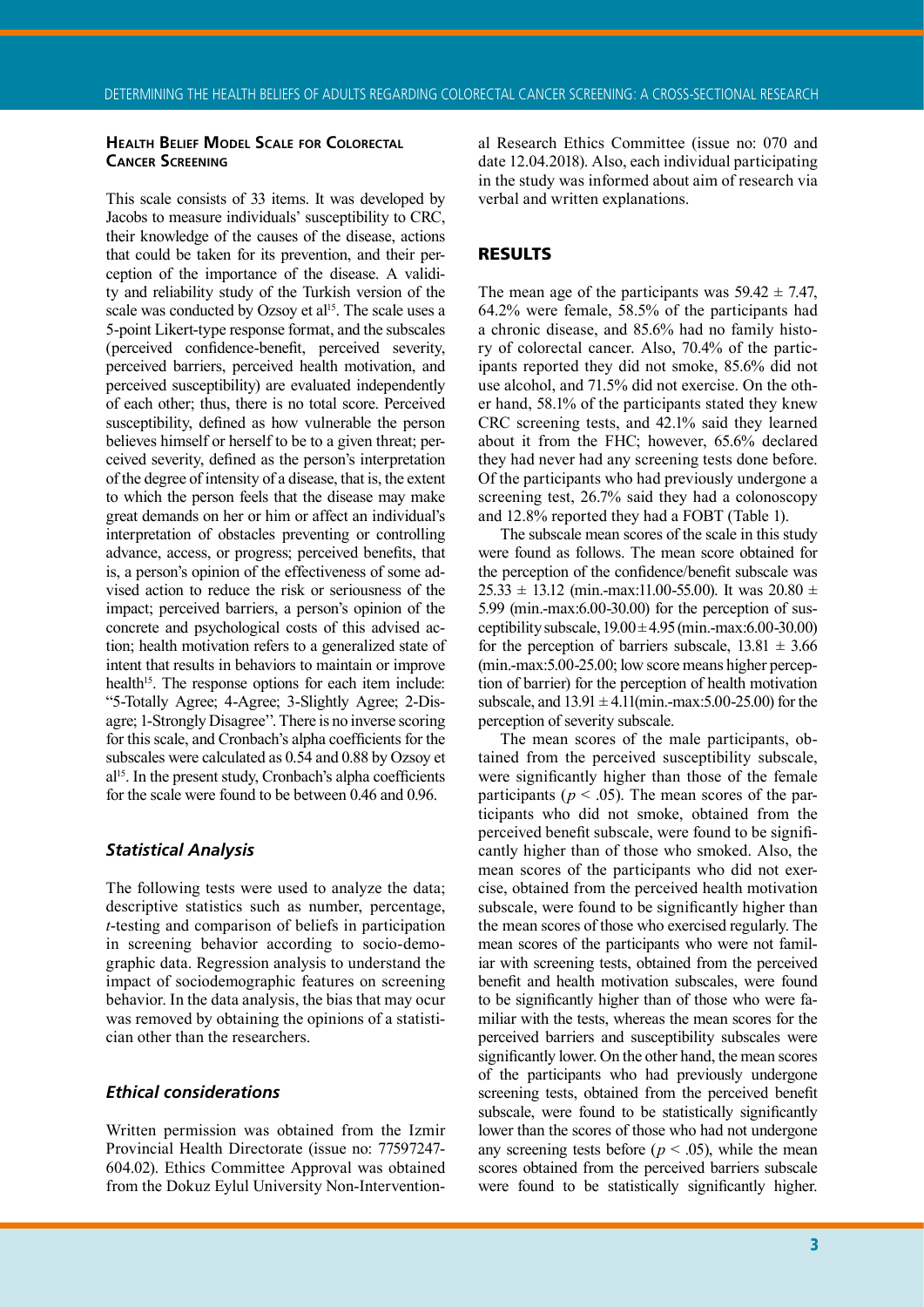| <b>TABLE 1.</b> Distribution of the Descriptive Characteristics of the Participants ( $n = 506$ ). |  |  |  |  |  |  |
|----------------------------------------------------------------------------------------------------|--|--|--|--|--|--|
|----------------------------------------------------------------------------------------------------|--|--|--|--|--|--|

| <b>Features</b>                                 | $(n=506)$        | $\%$         |  |
|-------------------------------------------------|------------------|--------------|--|
| Age (Mean $\pm SD$ )                            | $59.42 \pm 7.47$ |              |  |
| Mass Body Index (Mean ±SD)                      | 27.00±4.44       |              |  |
| Smoking (pieces / day) (Mean $\pm$ SD)          | $6.22 \pm 8.97$  |              |  |
| Alcohol use (times / week) (Mean $\pm$ SD)      | $0.53 \pm 1.20$  |              |  |
| Exercise (times / week) (Mean $\pm$ SD)         | $1.64 \pm 2.42$  |              |  |
| Number of meals per day (Mean $\pm$ SD)         | $3.01 \pm .084$  |              |  |
| Gender                                          |                  |              |  |
| Woman                                           | 325              | 64.2         |  |
| Male                                            | 181              | 35.8         |  |
| <b>Marital status</b>                           |                  |              |  |
| Married                                         | 417              | 82.4         |  |
| Single                                          | 89               | 17.6         |  |
| <b>Education</b>                                |                  |              |  |
| Literate                                        | 50               | 9.9          |  |
| Primary education                               | 246              | 48.6         |  |
| High school                                     | 115              | 22.7         |  |
| College / University                            | 95               | 18.8         |  |
| <b>Chronic disease</b>                          |                  |              |  |
| Yes*                                            | 296              | 58.5         |  |
| N <sub>0</sub>                                  | 210              | 41.5         |  |
| <b>Presence of CRK in Family History</b>        |                  |              |  |
| Yes                                             | 73               | 14.4         |  |
| No                                              | 433              | 85.6         |  |
| <b>Smoking</b>                                  |                  |              |  |
| Yes                                             | 150              | 29.6         |  |
| $\rm No$                                        | 356              | 70.4         |  |
| <b>Alcohol</b>                                  |                  |              |  |
| Yes                                             | 73               | 433          |  |
| No                                              | 14.4             | 85.6         |  |
| Do you exercise regularly?                      |                  |              |  |
| Yes                                             | 144              | 362          |  |
| No                                              | 28.5             | 71.5         |  |
| Do you know about CRK screening tests?          |                  |              |  |
| Yes<br>No                                       | 294<br>212       | 58.1<br>41.9 |  |
|                                                 |                  |              |  |
| <b>CRK</b> test information source<br>Media     | 26               | 5.1          |  |
| Family health center                            | 213              | 42.1         |  |
| Family / neighbors                              | 35               | 6.9          |  |
| Other                                           | 20               | 4.0          |  |
| Have you had a screening test before?           |                  |              |  |
| Yes                                             | 174              | 34.4         |  |
| Woman                                           | 119              | 36.6         |  |
| Male                                            | 55               | 30.3         |  |
| No                                              | 332              | 65.6         |  |
| Which screening tests have you taken before? ** |                  |              |  |
| Fecal occult blood test (FOBT)                  | 135              | 26.7         |  |
| Colonoscopy                                     | 65               | 12.8         |  |

\*Hypertension, Diabetes, Heart Disease, Respiratory Disease, GIS Disease, Cancer, Hyperlipidemia, Parkinson's, Prostate. \*\* Both answers can be marked. Percentages of those who answered yes were taken.

The mean score of the participants who had undergone a FOBT test before, obtained from the perceived barriers subscale, was determined to be significantly higher than the score of those who had not had this test conducted before. The mean score of the participants who had undergone a colonoscopy test before, obtained from the perceived benefit subscale, was found to be significantly lower than the score of the participants who had not undergone the test before  $(p < .05)$  (Table 2).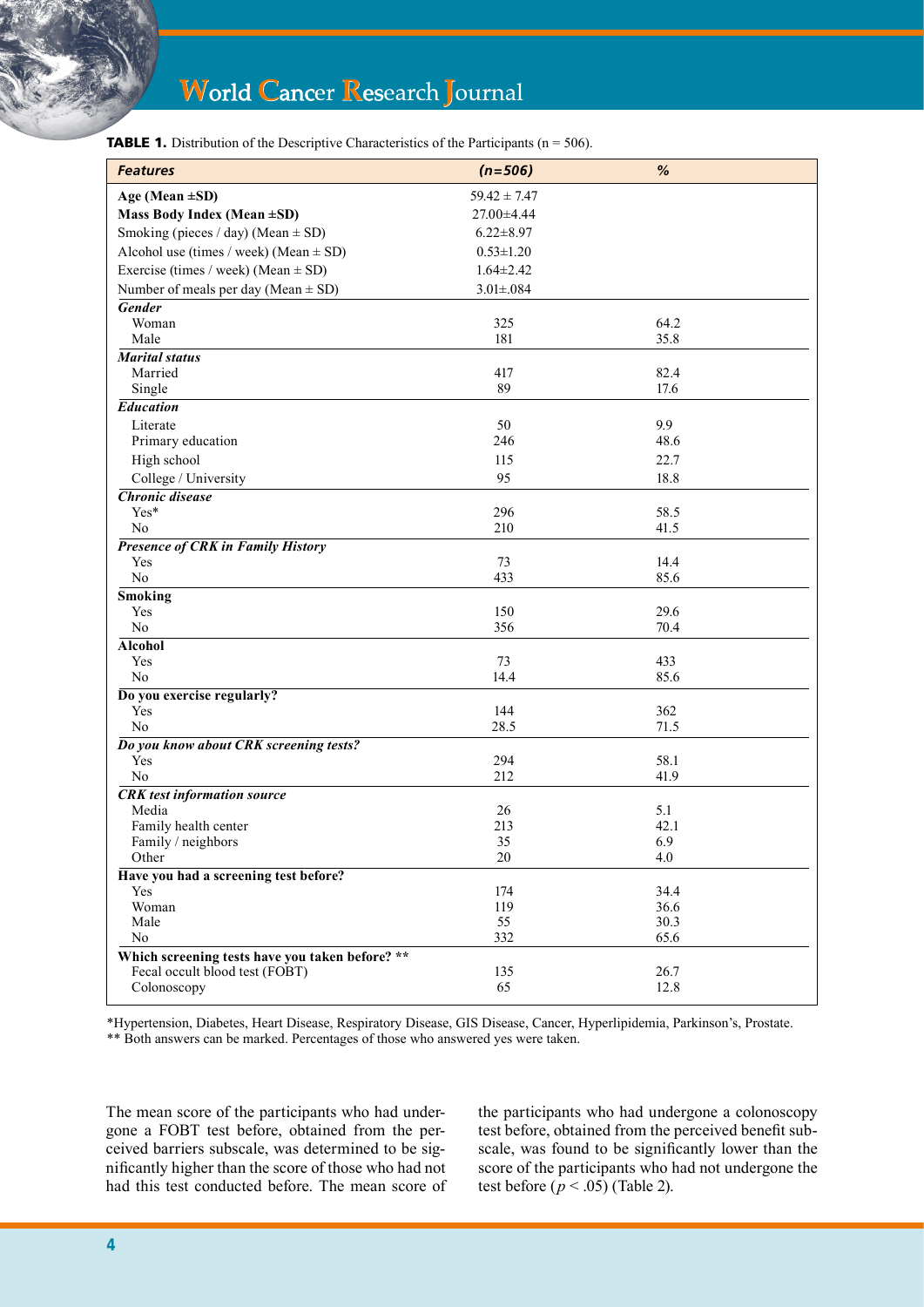| <b>Descriptive</b><br><b>Features</b>      | $\mathbf n$ | <b>Perceived</b><br><b>Benefit</b> |         |       | <b>Perceived</b><br><b>Susceptibility</b> |         |                  | <b>Perceived</b><br><b>Barriers</b> |        |                  | <b>Perceived Health</b><br><b>Motivation</b> |         |                  | <b>Perceived</b><br><b>Severity</b> |         |                  |
|--------------------------------------------|-------------|------------------------------------|---------|-------|-------------------------------------------|---------|------------------|-------------------------------------|--------|------------------|----------------------------------------------|---------|------------------|-------------------------------------|---------|------------------|
|                                            |             | $mean \pm SS$                      | t       | $p^*$ | $mean \pm SS$                             | t       | $\boldsymbol{p}$ | $mean \pm SS$                       | t      | $\boldsymbol{p}$ | $mean \pm SS$                                | t       | $\boldsymbol{p}$ | $mean \pm SS$                       | t       | $\boldsymbol{p}$ |
| <b>Gender</b>                              |             |                                    |         |       |                                           |         |                  |                                     |        |                  |                                              |         |                  |                                     |         |                  |
| Woman                                      | 325         | $24.62 \pm 12.85$                  | $-1.64$ | .10   | $20.86 \pm 5.75$                          | .28     | .77              | $18.90 \pm 5.00$                    | $-.59$ | .55              | $13.73 \pm 3.63$                             | $-.61$  | .53              | $13.44\pm4.10$                      | $-3.48$ | .00              |
| Man                                        | 181         | $26.61 \pm 13.53$                  |         |       | $20.70 \pm 6.40$                          |         |                  | 19.18±4.87                          |        |                  | $13.94 \pm 3.73$                             |         |                  | $14.75 \pm 4.01$                    |         |                  |
| <b>Smoking</b>                             |             |                                    |         |       |                                           |         |                  |                                     |        |                  |                                              |         |                  |                                     |         |                  |
| Yes                                        | 150         | $23.35 \pm 11.60$                  | $-2.21$ | .02   | $21.61 \pm 5.89$                          | 1.96    | .05              | $19.50 \pm 4.87$                    | 1.47   | .14              | $13.75 \pm 3.37$                             | $-.22$  | .82              | $13.80 \pm 3.89$                    | $-.37$  | .70              |
| N <sub>0</sub>                             | 356         | $26.17 \pm 13.64$                  |         |       | $20.46\pm 6.00$                           |         |                  | $18.79 \pm 4.98$                    |        |                  | $13.83 \pm 3.78$                             |         |                  | $13.95 \pm 4.21$                    |         |                  |
| <b>Doing Exercise</b>                      |             |                                    |         |       |                                           |         |                  |                                     |        |                  |                                              |         |                  |                                     |         |                  |
| Yes                                        | 144         | $25.27 \pm 15.01$                  | .31     | .75   | $20.40 \pm 6.45$                          | $-1.22$ | .22              | $19.51 \pm 5.55$                    | 1.42   | .15              | $12.50 \pm 4.37$                             | $-4.96$ | .00              | $14.25 \pm 4.38$                    | 1.30    | .19              |
| No                                         | 362         | 24.87±11.97                        |         |       | $21.12 \pm 5.73$                          |         |                  | 18.81±4.69                          |        |                  | $14.24 \pm 3.15$                             |         |                  | $13.72 \pm 4.01$                    |         |                  |
| <b>Knowledge of Screening Tests</b><br>Yes |             |                                    |         |       |                                           |         |                  |                                     |        |                  |                                              |         |                  |                                     |         |                  |
| No                                         | 294         | $22.82 \pm 12.30$                  | $-5.19$ | .00   | $21.43 \pm 5.60$                          | 2.80    | .00.             | $19.57 \pm 5.07$                    | 3.08   | .00              | $13.30 \pm 3.61$                             | $-3.66$ | .00              | 13.87±4.09                          | $-.27$  | .78              |
|                                            | 212         | $28.82 \pm 13.39$                  |         |       | 19.93±6.39                                |         |                  | $18.21 \pm 4.69$                    |        |                  | $14.50 \pm 3.62$                             |         |                  | $13.97 \pm 4.15$                    |         |                  |
| Having previously done a scan<br>Yes       |             |                                    |         |       |                                           |         |                  |                                     |        |                  |                                              |         |                  |                                     |         |                  |
| N <sub>0</sub>                             | 174         | $23.73 \pm 13.54$                  | $-1.97$ | .04   | $21.34 \pm 5.84$                          | 1.44    | .15              | $20.08 \pm 5.47$                    | 3.52   | .00              | $13.35 \pm 3.53$                             | $-2.01$ | .04              | $13.99 \pm 4.15$                    | .31     | .75              |
|                                            | 332         | 26.15±12.84                        |         |       | $20.53 \pm 6.05$                          |         |                  | $18.45 \pm 4.58$                    |        |                  | $14.04 \pm 3.71$                             |         |                  | $13.87 \pm 4.10$                    |         |                  |
| <b>Having previously done FOBT</b><br>Yes  |             |                                    |         |       |                                           |         |                  |                                     |        |                  |                                              |         |                  |                                     |         |                  |
| No                                         | 135         | 24.46±13.72                        | $-90$   | .36   | $21.36 \pm 5.76$                          | 1.25    | .20              | $20.22 \pm 5.33$                    | 3.38   | .00              | $13.53 \pm 3.58$                             | $-1.02$ | $\overline{.30}$ | 14.00±3.95                          | .28     | .77              |
|                                            | 371         | $25.65 \pm 12.90$                  |         |       | $20.60\pm 6.06$                           |         |                  | $18.56 \pm 4.74$                    |        |                  | $13.91 \pm 3.69$                             |         |                  | $13.88\pm4.17$                      |         |                  |
| Having previously done colonoscopy         |             |                                    |         |       |                                           |         |                  |                                     |        |                  |                                              |         |                  |                                     |         |                  |
| Yes                                        | 65          | $21.81 \pm 12.98$                  | $-2.34$ | .02   | $21.07\pm 6.13$                           | .38     | .69              | $19.64\pm 6.01$                     | 1.11   | .26              | $13.03 \pm 3.53$                             | $-1.84$ | .06              | $13.78\pm4.56$                      | $-.26$  | .78              |
| N <sub>0</sub>                             | 441         | $25.85 \pm 13.07$                  |         |       | $20.76 \pm 5.97$                          |         |                  | $18.91 \pm 4.78$                    |        |                  | $13.92 \pm 3.67$                             |         |                  | $13.93 \pm 4.05$                    |         |                  |

**TABLE 2.** Comparison of participants' Health Beliefs in Colorectal Cancer Screening according to their Descriptive Characteristics ( $N = 506$ ).

\**p*-value significance level was taken as *p*<.05.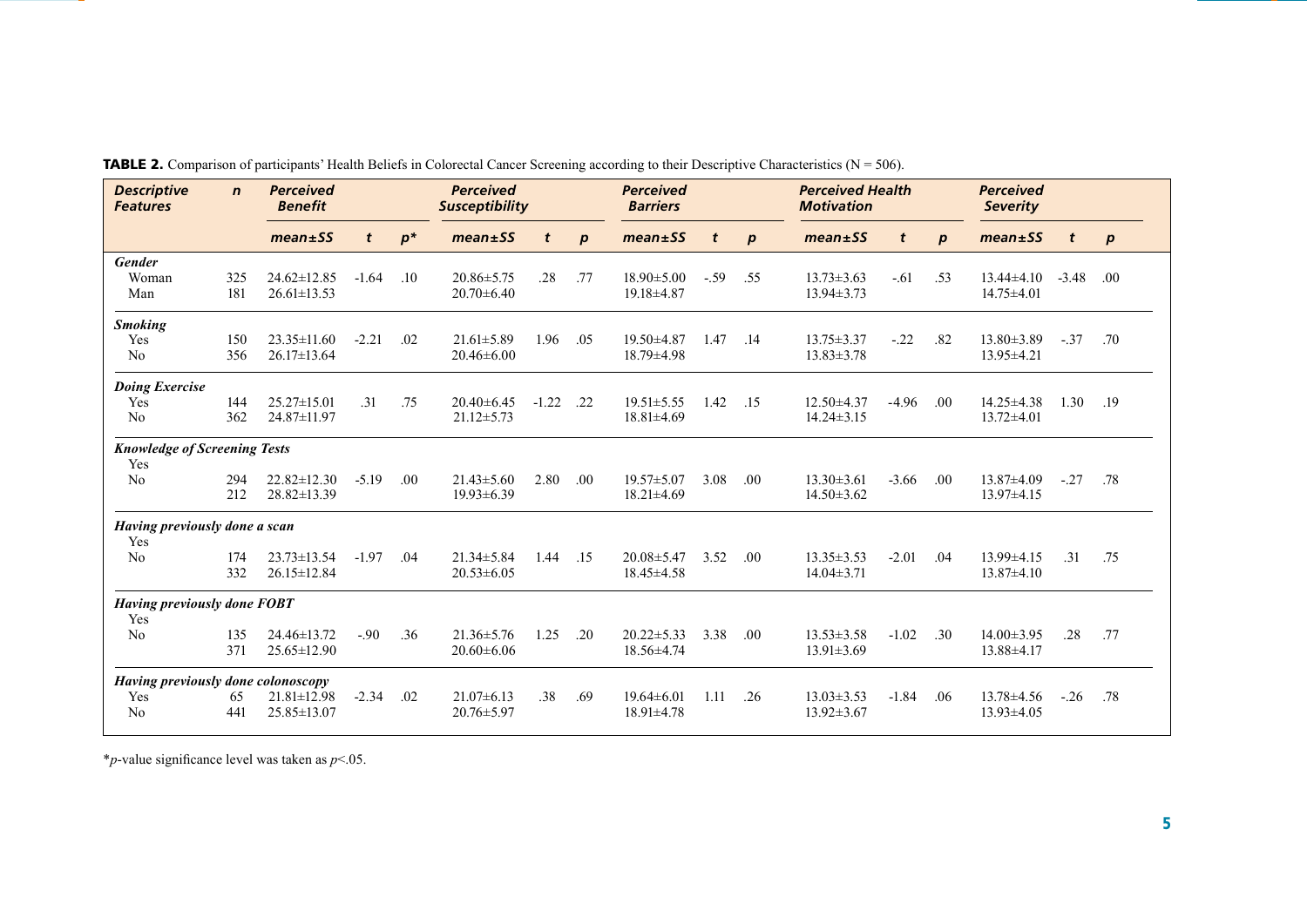# **World Cancer Research Journal**

The proportion of participants who had undergone an FOBT test and also had a chronic disease was approximately 1.8 times higher than those who did not have a chronic disease. This proportion was 18.5 times higher in individuals who were familiar with the screening, while it was 0.6 times higher in individuals who exercised regularly compared to those who did not exercise at all. While the perceived benefit and perceived barriers were found to be significant for having undergone an FOBT test (*p* < .05), the gender variable did not have any effect on it ( $p$   $>$  .05). The rate of those who had undergone a colonoscopy was approximately 2.5 times higher in individuals with chronic diseases. This rate was 3.1 times higher in participants who were familiar with screening tests, while the rate of those having had a colonoscopy test with a family history of CRC was 3.1 times higher. Moreover, the rate of those having had a colonoscopy test and exercised regularly was 2.1 times higher. The gender variable had no effect on participants' having had a colonoscopy test ( $p$  > .05) (Table 3).

# **DISCUSSION**

The external interpretation of the data with the literature information and the internal interpretation were made in line with the research questions. Of the individuals participating in the present study, 58.1% were determined to be familiar with CRC screening programs. On the other hand, the rate of those familiar with the screening tests was found to be 12.1% and, in other studies,  $56.2\%^{8,16}$ . In a study on women, women's knowledge of CRC and screening behaviors was not at the aimed level<sup>10</sup>. In a study by Hoffman et al [16], half of the respondents answered questions about CRC screening programs correctly. Juon et al<sup>17</sup> emphasized that individuals' lack of knowledge about CRC screening created barriers to their participation in it. Also, 42% of the participants stated they heard about CRC screening programs from FHCs. Similar to our findings, a study in the Czech Republic determined that individuals receiving information about CRC screening programs from general practitioners were eight times more likely to participate in screening programs<sup>18</sup>.

In this study, 26.2% of the participants were found to have an FOBT, and 12.8% had undergone a colonoscopy. Studies on this topic found different rates; for example, the rate of participation in any CRC screening was only 11.9%, while the rates of having had an FOBT and colonoscopy tests were 7.7% and  $5.4\%$ , respectively $19$ . In a study conducted in the United States, 22.7% of the participants were found to have undergone CRC screening<sup>20</sup>. In a cross-sectional study conducted in the USA, the rate of respondents who answered "yes" to the question "CRC screening is not necessary if there are no symptoms" was 59.6%. In studies investigating participation rates in screening programs, the rates were found to not be at the desired levels, for which our findings were in agreement.

According to the HBM, individuals' perceptions of a disease determine their tendency to have had disease-specific screening tests. Studies investigating individuals' health beliefs have found that an es-

| <b>Fecal Occult Blood Test **</b> | B       | $\boldsymbol{p}$ | $00***$ | CI%95          | <b>Nagelkerke R<sup>2</sup></b> |
|-----------------------------------|---------|------------------|---------|----------------|---------------------------------|
| Chronic Disease                   | .582    | .018             | 1.790   | 1.103-2.905    |                                 |
| Knowledge of Screening Tests      | 2.923   | .000             | 18.597  | 8.808-39.263   |                                 |
| Perceived Benefit                 | $-.041$ | .011             | .960    | .930-.991      | .337                            |
| Perceived Benefit                 | $-.077$ | .006             | .926    | .876-.979      |                                 |
| Gender                            | .329    | .127             | 1.39    | $.911 - 2.120$ |                                 |
| Exercise                          | $-.520$ | .018             | .594    | .386-.914      |                                 |
|                                   |         |                  |         |                |                                 |
| Colonoscopy****                   |         |                  |         |                |                                 |
| Chronic Disease                   | .906    | .006             | 2.475   | 1.144-4.142    |                                 |
| <b>CRC</b> -Family History        | 1.144   | .001             | 3.139   | 1.618-6.089    |                                 |
| Knowledge of Screening Tests      | 1.137   | .002             | 3.117   | 1.496-6.494    | .198                            |
| Exercise                          | .778    | .018             | 2.177   | 1.144-4.142    |                                 |
| Gender                            | .258    | .368             | 1.294   | .738-2.268     |                                 |
|                                   |         |                  |         |                |                                 |

TABLE 3. Logistic Regression Analysis of the Variables Affecting Individuals' Participation in Screenings\* (n = 506).

\*Logistic regression analysis was performed with all variables that might affect the individual's ability to perform screening tests; All data are not transferred to the table.

\*\*FOBT status; '0' encoded as not scanned; '1'encoded as scanned.

\*\*\*\*Status of colonoscopy; 0' encoded as not scanned; '1'encoded as scanned.

<sup>\*\*\*</sup>OO: Odds Ratio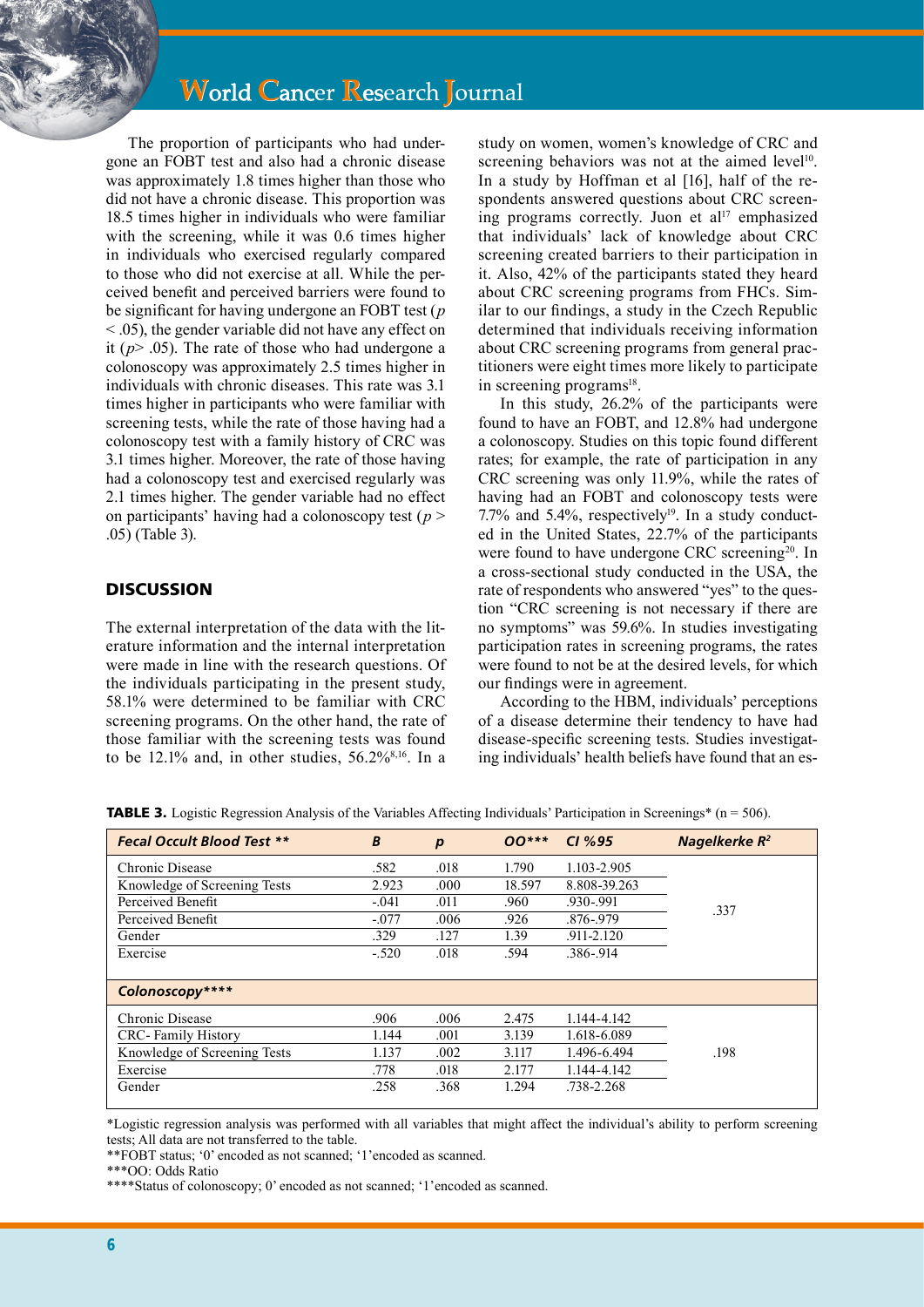pecially low perception of barriers and high perception of severity were associated with participation in screening programs $14,15,17$ . A comparison of our study results to those of other studies conducted in our country indicated that the scores of our participants regarding their perceptions of severity were lower, but their scores for the perception of barriers were higher<sup>21</sup>. Based on this finding, it can be concluded that the individuals in our study did not yet perceive colorectal cancer as a threat and that their perception of severity was not at an adequate level to motivate their having a screening test.

Although the CRC severity perceptions of the female participants in our study were lower than those of the men and the women were observed to participate in screening behaviors more frequently. In support of our findings, women were found to have had FOBT tests 5.2 times more than their male counterparts7 . Unlike our results, there have been studies in the literature reporting that women participate in colorectal cancer screening less often<sup>19,22</sup>. This difference can be explained by the fact that our country is a patriarchal society due to its culture and that women reach health services more difficult. In addition, the fact that the number of women in our study is twice as compared to men may have affected this result.

According to the HBM, individuals with a high perception of confidence/benefit are expected to make positive health-related behavioral changes<sup>17</sup>. In our study, the non-smoking participants had a higher perceived benefit. When compared to a study conducted in our country, the confidence/benefit score of our participants was found to be higher<sup>21</sup>. According to the results of this study, the perception of benefit was effective in developing healthy lifestyle behaviors. Findings from a study by Caman et al<sup>23</sup>, which found smoking quit rates of 40.7% in individuals with a family history of CRC, also supported the results of our study.

Regular exercise is a factor that reduces the risk of CRC. In our study, participants who did not exercise regularly had a higher health motivation perception of colorectal cancer than those who did exercise. Also, approximately half of our participants were observed to know nothing about CRC screening tests. In another study, only one quarter of the participants were determined to possess knowledge about CRC<sup>19</sup>. In a study conducted in our country, the question of whether regular exercise protects you from cancer is asked. 24% of the respondents replied that I have no idea [10]. The reason for this difference in our results; suggests that participants may not be aware of the relationship between exercise and CRC. In addition, the fact that only 28% of our participants exercise regularly may have affected the result in this direction.

In this study, individuals who had a previous colonoscopy had lower perception of benefit than individuals not having colonoscopy. In the study that investigated the reasons of individuals not having a colonoscopy, it was found that individuals felt anxiety and fear towards colonoscopy<sup>24</sup>. In our study, individuals had colonoscopy but could not fully understand the benefit of colonoscopy; on the contrary, it is seen that individuals who do not believe in the benefit of colonoscopy but do not have a colonoscopy. In parallel with the literature, we can think that the feeling of fear in individuals is effective in our findings.

The mean score of participants who had undergone a FOBT test previously, obtained from the perceived barriers subscale, was significantly lower than that of those who had not had an FOBT test previously. In studies investigating barriers faced by individuals in CRC screening programs, individuals expressed barriers like access difficulties and financial problems<sup>19,25,26</sup>. However, the fact that screening programs are included in national-level screening programs in Turkey and that they are free of charge, as in most countries, suggests a reduction of individuals' perceived barriers.

In this study, the FOBT test was performed and the rate of those who knew about screening tests was 18.5 times higher than those who did not know about the tests, while the perceived benefits and perceived obstacles of those who did not have FOBT tests were found approximately one-fold. Unlike our findings, Oztas et al $14$  found that familiarity with screening tests had a significant effect on having undergone a FOBT test, but that the perceived benefit and perceived barriers did not have a significant impact on having undergone a FOBT test. It was concluded that those who had previously taken FOBT test had high perception of both benefit and barriers, but these perceptions negatively affected their participation in screening tests. This is a contradiction and it may be thought that it is due to the lack of cues to action factors and the of preparedness of individuals to have screening tests.

In this study, the proportion of those having undergone a colonoscopy test was 3.1 times higher in individuals with a family history of CRC. Similar to our results, in a study conducted with agricultural workers from our country, the proportion of those having undergone a screening test was 10 times higher in individuals with a history of CRC among their family or friends<sup>27</sup>. Also, Kroupa et al<sup>20</sup>, found that participation in screening behaviors in individuals with a family history of CRC was four times greater. In the same study, the gender variable was found to be significant in terms of participating in CRC screening programs, and women were observed to participate in screening programs approximately twice as often as men. However, in our findings, there was no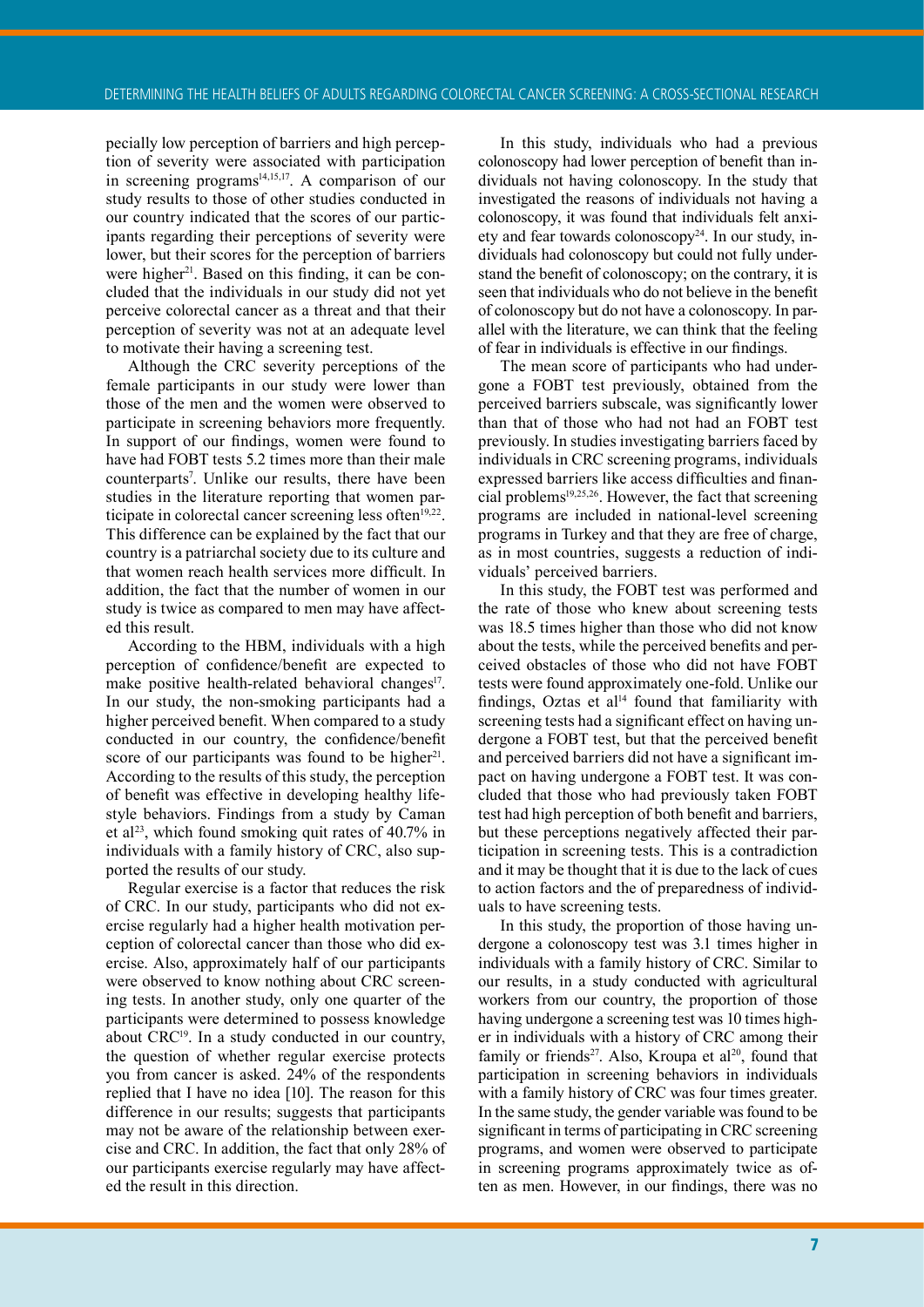significant effect of the gender variable on screening programs. Contrary to our findings, a history of CRC in family members was not found to be decisive in individuals' participation in CRC screening tests<sup>6</sup>.

# *Limitations*

Since these results belong only to this sample group, the inability to generalize the results constitutes the limitation of the study.

# **CONCLUSIONS**

To increase participation in screening program is one of the priority strategies in Turkey as well as all over the world. These results showed that, to increase the participation of individuals in CRC screenings, it is first necessary to increase their level of knowledge of and the perceived benefits related to the screening. Perceived barriers were observed to affect participation in the screening tests. Thus, these barriers should be revealed, and related interventional studies should be planned, especially concerning CRC risk factors. It is expected that it will guide the strategies to be developed on how to increase participation in screening programs in line with individuals' beliefs.

#### **Funding**

Research expenses were covered by the researchers and no financial support was received from any institution.

#### **Conflict of Interest:**

The authors have not reported any conflict of interest between them.

### **REFERENCES**

- 1. World Health Organization [Internet]. Cancer,2018 [21 June 2021]; Available from https://www.who.int/ newsroom/fact-sheets/detail/cancer.
- 2. American Cancer Society [Internet]. Colorectal cancer facts and figure 2017–2019 [21 June 2021]. American Cancer Society, Atlanta, 2017. Available from https:// www.cdc.gov/cancer/ colorectal/pdf/QuickFacts-BRFSS-2016-CRC-Screening-508.pdf
- 3. Republic of Turkey Ministry of Health, Directorate General Information Systems [Internet]. Health statistics yearbook, 2018 [21 June 2021]; Available from https:// ohsad.org/wp-content/uploads/2018/12/28310saglik-istatistikleri-yilligi-2017pdf.pdf
- 4. Cinaroğlu S, Caliskan Z. Avoidable malignant neoplasm mortality in Turkey between 2009 and 2018. WCRJ 2019; 6: 1388-1394.
- 5. Goodarzi E, Beiranvand R, Naemi H, Momenabadi V, Khazaei Z. Worldwide incidence and mortality of colorectal cancer and human development index (HDI): an ecological study. WCRJ 2019; 6: 1433-1440.
- 6. Lee E, Natipagon-Shah B, Sangsanoi-Terkchareon S, Warda US, Lee SY. Factors influencing colorectal cancer screening among Thais in the US. J. Community Health 2019; 44: 230-237.
- 7. Yılmaz M, Dereli F, Yelten G. Some sociodemographic characteristics, healthy lifestyle behaviors and health beliefs of individuals aged 50 and over effect on screening behaviors of colon cancer. JERN 2016; 13: 226-234.
- 8. Centers for Disease Center. Use of colorectal cancer screening tests; 2018 behavioral risk factor surveillance system[Internet]. 2018 [21 June 2021]; Available from https://www.cdc.gov/cancer/colorectal/statistics/pdf/ colorectal-cancer-screening-testsh. Pdf
- 9. Pirincci S, Benli C, Okyay P. Patients admitted to tertiary health care center colorectal cancer screening program awareness study. Turk Silahlı Kuvvetleri Koruyucu Hekim Bul 2015; 14: 209-214.
- 10. Baran GK, Pinar G, Sahin S. Determination of risk factors, knowledge level and awareness on colorectal cancers among Turkish women. J Behav Health 2016; 5: 109-116.
- 11. Lipkus IM, Johnson C, Amarasekara S, Pan W, Updegraff JA. Predicting colorectal cancer screening among adults who have never been screened: testing the interaction between message framing and tailored risk feedback. J Health Commun 2019; 24: 262-270.
- 12. Jones RM, Devers KJ, Kuzel AJ, Woolf SH. Patient-reported barriers to colorectal cancer screening: a mixed-methods analysis. Am J Prev Med 2010; 38: 508-516.
- 13. Christy SM, Davis SN, Williams KR, Zhao X, Govindaraju SK, Quinn GP, Gwede CK. A community‐based trial of educational interventions with fecal immunochemical tests for colorectal cancer screening uptake among blacks in community settings. Cancer 2016; 122: 3288-3296.
- 14. Oztas B, Iyigün E, Tastan S, Can MF, Oztas M. Determination of cancer risk perceptions and health beliefs of first-degree relatives of patients who were operated with colorectal cancer diagnosis]. Turk J Colorectal Dis 2018; 28: 80-87.
- 15. Ozsoy SA, Ardahan M, Ozmen D. Reliability and validity of the colorectal cancer screening belief scale in Turkey. Cancer Nurs 2007; 30: 139-145.
- 16. Hoffman RM, Elmore JG, Pignone MP, Gerstein BS, Levin CA, Fairfield KM. Knowledge and values for cancer screening decisions: Results from a national survey. Patient Educ Couns 2016; 99: 624-630.
- 17. Juon HS, Guo J, Kim J, Lee S. Predictors of colorectal cancer knowledge and screening among Asian Americans aged 50–75 years old. J Racial Ethn Health Disparities 2018; 5: 545-552.
- 18. Kroupa R, Ondrackova M, Kovalcikova P, Dastych M, Pavlik T, Kunovsky L, Dolina J. Viewpoints of the target population regarding barriers and facilitators of colorectal cancer screening in the Czech Republic. World J Gastroenterol 2019; 25: 1132-1141.
- 19. Sahin NS, Uner BA, Aydin M, Akcan A, Gemalmaz A, Discigil G, Basak O. Knowledge of, attitudes toward, and barriers to participation of colorectal cancer screening in Aydın central region. TJFMPC 2015; 19: 37-48.
- 20. Sohler NL, Jerant A, Franks P. Socio-psychological factors in the expanded health belief model and subsequent colorectal cancer screening. Patient Educ Couns 2015; 98: 901-907.
- 21. Koc S, Esin MN. Screening behaviors, health beliefs, and related factors of first-degree relatives of colorectal cancer patients with ongoing treatment in Turkey. Cancer Nurs 2014; 37: 51-60.